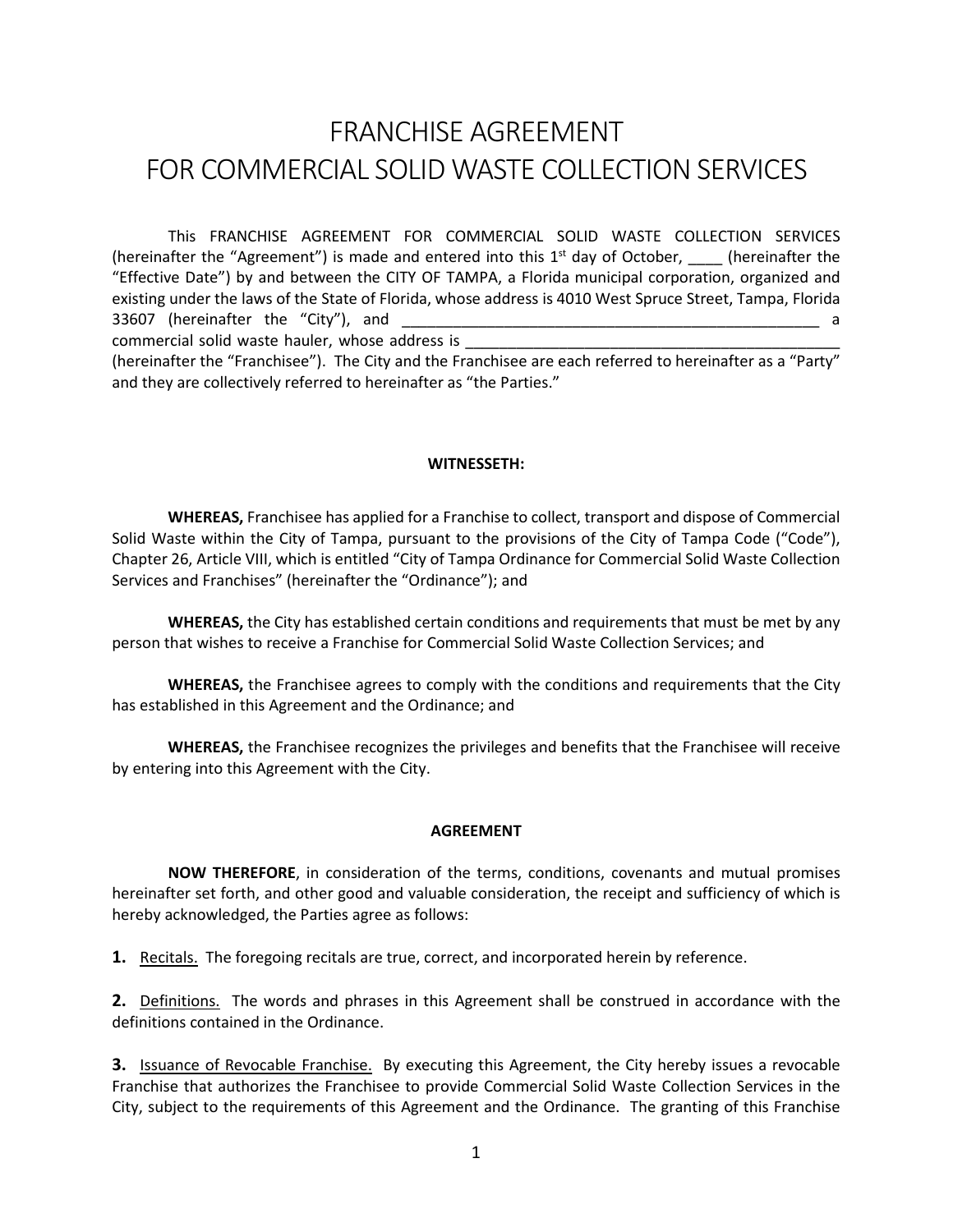does not create any vested rights. The Franchise and this Agreement may be suspended or revoked (terminated) in accordance with the terms of the Ordinance and this Agreement. The Franchise shall expire or terminate when this Agreement expires or terminates.

**4.** Scope of Franchise. This Franchise only authorizes the collection of Commercial Solid Waste at approved Commercial Establishments. A permit is required pursuant to Chapter 26, Article IV, of the Code if the Franchisee wishes to collect materials that are not Commercial Solid Waste.

**5.** Duration of Franchise. The term of this Agreement shall commence on the Effective Date. If the Effective Date is prior to October 1, 2020, this Agreement shall expire on September 30, 2020, unless it is revoked sooner in accordance with Section 26.408 of the Ordinance. If the Effective Date is on or after October 1, 2020, this Agreement shall expire on the next September 30, 2021, following the Effective Date, unless the Agreement is revoked sooner in accordance with Section 26.408 of the Ordinance.

**6.** Franchise Application and Customer List. The Franchisee's "Application for Franchise for Commercial Solid Waste Collection Service" ("Application") is attached hereto as Exhibit "A." The Franchisee's "Affidavit in support of Franchise Application" ("Affidavit") is attached hereto as Exhibit "B." The Application includes the list of Commercial Establishments that the Franchisee proposed to serve under this Franchise. The Franchisee is hereby authorized to provide Commercial Solid Waste Collection Services, but only to the Commercial Establishments that are approved by the Director of the Department of Solid Waste & Environmental Program Management and identified on Exhibit "C," which is attached hereto, or approved by the Director pursuant to Section 7, below.

**7.** Amended Application for New Commercial Establishments. The Franchisee shall provide the Department with an amendment to the Franchisee's Application before the Franchisee begins to provide Commercial Solid Waste Collection Service to any Commercial Establishment that is not explicitly identified in Exhibit "C." The amendment shall identify the new Commercial Establishment(s) that the Franchisee wishes to serve, and it shall identify the vehicles, equipment, and containers that will be used to provide service to the new Commercial Establishment(s). The amendment shall update the information in the Application; the amendment does not need to duplicate the information and other materials (e.g., bond; certificate of insurance) that were submitted in the Application, but shall correct any information that is no longer accurate because of events that have occurred after the Application was executed by the Franchisee. The Franchisee shall not begin to provide Commercial Solid Waste Collection Services to any new establishment until the Franchisee receives written approval from the Director to provide the proposed service.

**8.** Application for Renewal of Franchise. An application for the renewal of this Franchise shall be submitted in the same manner as the Application that was filed for this Franchise. The Franchisee shall submit its application for renewal at least thirty (30) days before the expiration of this Agreement (i.e., on or before September  $1<sup>st</sup>$ ). The application and supporting information shall be submitted on forms provided by the City. The required application fee shall be filed with the application. The application may be denied for the reasons set forth in the Ordinance. Among other things, the application may be denied for a Commercial Establishment if the City is willing and able to provide Commercial Solid Waste Collection Services to that Commercial Establishment.

**9.** Bond. The Franchisee has filed a bond with the City in the amount of fifty thousand dollars (\$50,000). The bond is attached hereto as Exhibit "D." The bond shall be used to ensure that the Franchisee will perform its obligations hereunder in compliance with this Agreement and the Ordinance. The Franchisee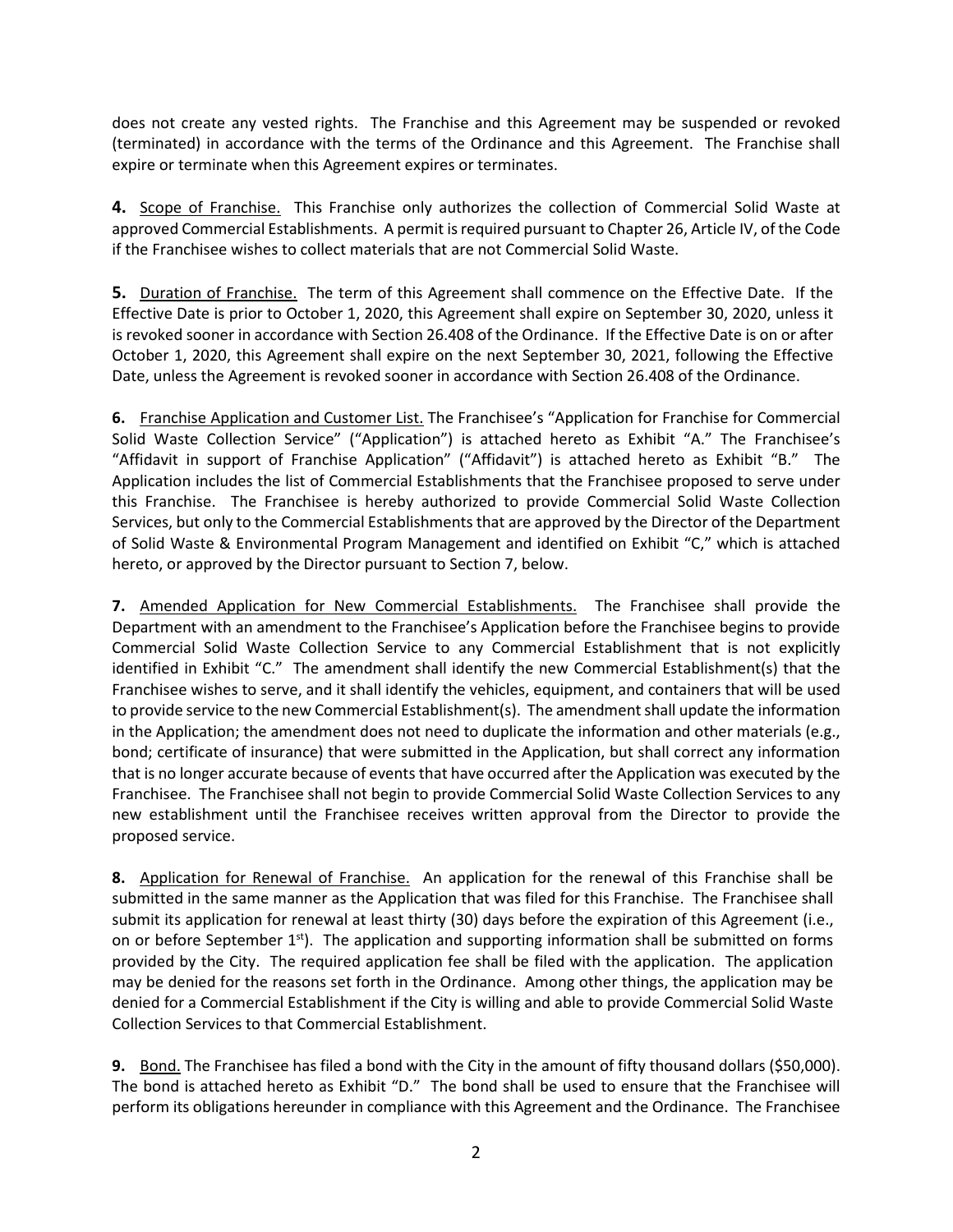shall maintain the bond in full force and effect at all times during the term of this Agreement.

**10.** Liability Insurance. The Franchisee shall obtain, and maintain in effect at all times, the types and amounts of insurance coverage required by the Ordinance and this Agreement. The insurance shall be issued by an insurance company that is licensed to do business in Florida and is acceptable to the City. The Franchisee shall comply with the insurance requirements in Exhibit "E," which is attached hereto. The Franchisee has provided the City with a certificate evidencing the required insurance coverages, and the certificate is attached hereto as Exhibit "F."

**11.** Indemnification. Franchisee agrees that it will indemnify, hold harmless, and defend the City, its officers, employees, agents, consultants, and contractors, from and against any and all claims, actions, causes of action, suits in equity, administrative actions, demands, judgments, liabilities, losses, suits, interests, fines, penalties, damages, losses of use, costs, charges or expenses of any kind, including reasonable expert witness fees and reasonable attorney fees, whether at trial or appeal, and including actions taken against the City by a regulatory agency (e.g., the Florida Department of Environmental Protection, Hillsborough County Environmental Protection Commission, or U.S. Environmental Protection Agency) that arise, result from, or are related to acts or omissions of the Franchisee, its employees, agents, officers or representatives, while collecting, transporting, processing and/or disposing of solid waste within the City.

**12.** Payment of Franchise Fees. The Franchisee shall pay as compensation to the City, for the rights and benefits granted hereunder, a Franchise fee equal to fifteen (15) percent of the Franchisee's Gross Revenues. For purposes of this Agreement, Gross Revenues shall consist of all revenues the Franchisee is entitled to collect from the Franchisee's customers for providing Commercial Solid Waste Collection Services in the City. Gross Revenues are equal to the Franchisee's billings for Commercial Solid Waste Collection Services, with no deductions, except for bad debts written off in accordance with generally accepted accounting principles issued by the Financial Accounting Standards Board. Notwithstanding anything else contained in this paragraph, Gross Revenues do not include the amount billed by the Franchisee to its customers to pay the Franchise fee.

Franchise fee payments for Commercial Solid Waste Collection Services shall be due forty-five (45) days after the end of each month in which the Franchisee provided such services. Each payment shall be accompanied by a statement of the Franchisee's Gross Revenues for the month, which shall be submitted on a form prescribed by the City's Department of Revenue and Finance. The Franchise fees shall be paid directly to the City's Department of Revenue and Finance. Statements and remittances shall be accepted as timely if postmarked within forty-five (45) days after the end of the month in which the Commercial Solid Waste Collection Services were provided; if the forty-fifth (45th) day falls upon a Saturday, Sunday, or federal or state holiday, the statements and remittances shall be accepted as timely if postmarked on the next succeeding workday.

A Franchisee's failure to pay the necessary Franchise fees in compliance with this Agreement and the Ordinance shall constitute a default under this Agreement, which may result in a suspension or revocation (i.e., termination) of this Agreement and the Franchise.

The City may pursue all remedies at law, now in effect or as amended, for the collection of any delinquent payments of Franchise fees. Payments not received by the due date shall be assessed (a) an administrative fee to reimburse the City for the reasonable administrative costs associated with collecting such monies and (b) interest for each day of delinquency at the rate of eighteen (18) percent per annum or the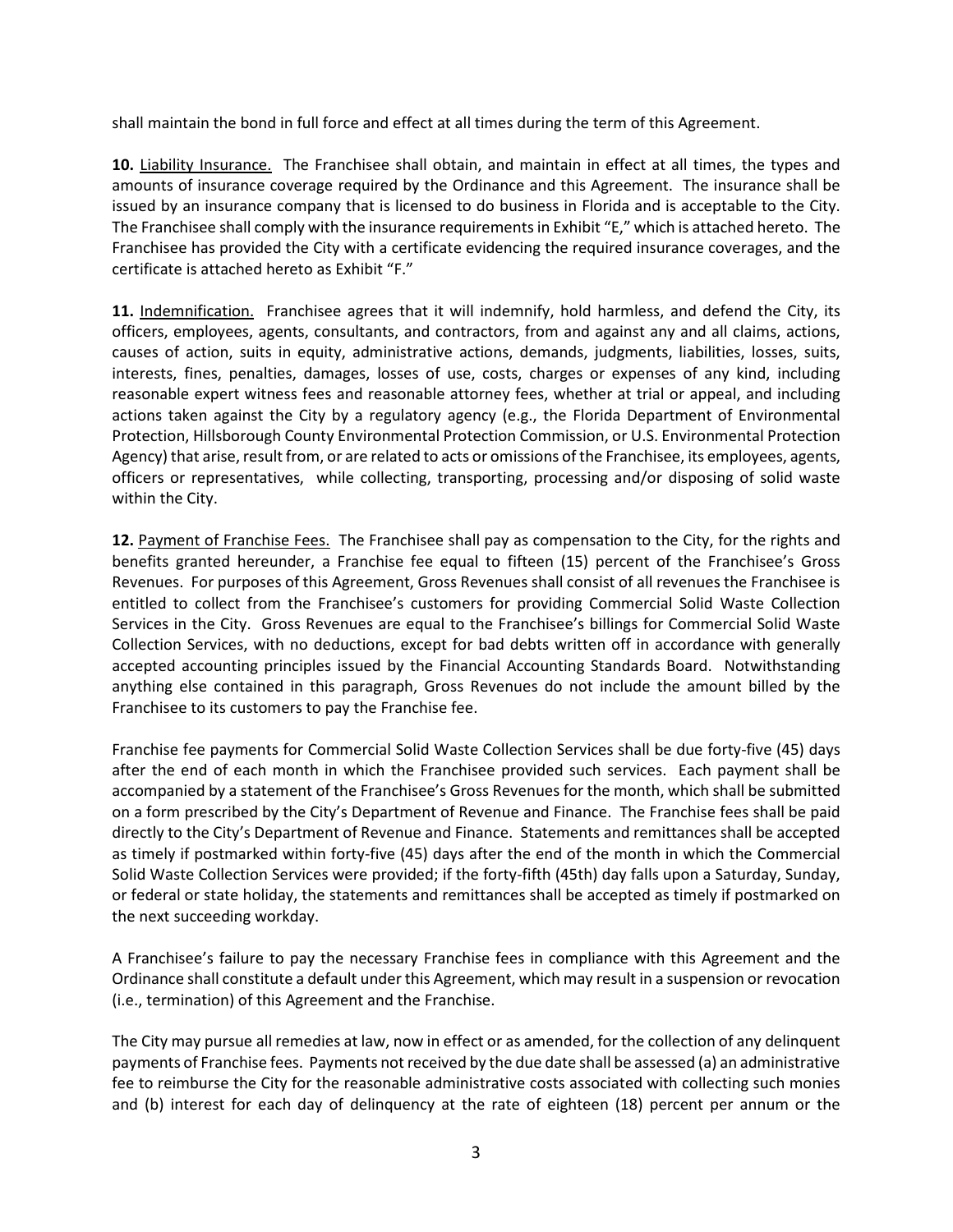maximum allowed by law, whichever is less, in accordance with the City of Tampa Code, Section 1-28 ("Collection charges; interest"), until the total unpaid amount due and owing is paid in full. The administrative fee shall be equal to six (6) percent of the amount owed by the Franchisee to the City or fifteen dollars (\$15.00), whichever is greater. Franchisee shall pay all reasonable attorney fees and other costs incurred by the City in the collection of past due amounts.

All amounts paid by the Franchisee shall be subject to confirmation and re-computation by the City. An acceptance of payment shall not be construed as an accord that the amount paid is the correct amount, nor shall acceptance of payment be construed as a release of any claim the City may have for further or additional sums payable.

Billing methods that have the effect of reducing or avoiding the payment of Franchise fees are prohibited, and shall be cause for termination of the Franchise and this Agreement. If the Franchisee or the Franchisee's employees, agents or representatives use billing methods that are false, misleading or fraudulent for the purpose of reducing or avoiding payment of Franchise fees, they may be subject to the penalties provided by the City of Tampa Code, Section 1.6 ("General Penalty") and Section 26.417 ("Penalties for Violation").

**13.** Books and Records. The Franchisee agrees to make all of its books and records concerning the Franchisee's business under this Franchise available to the City or its designee for inspection, copying, and audit. The Department of Solid Waste & Environmental Program Management (hereinafter "Department") shall provide fifteen (15) days advance written notice before conducting any such inspection. The records shall be kept at a location within the City or Hillsborough County, and shall be readily accessible for review by the City. The Franchisee shall maintain its records for at least three (3) years after the termination of the Franchise. Upon request, the City may allow the Franchisee to satisfy one or more of the requirements in this paragraph by providing access to the Franchisee's records via the internet or by providing electronic copies (e.g., computer disks) of the records.

**14.** Monthly Reports.Upon request, the Franchisee shall furnish to the City a copy of the Franchisee's monthly billing statements for the Commercial Solid Waste Collection Services the Franchisee provided within the City. The Franchisee shall file a monthly report with the Director within forty-five (45) days after the end of each month in which the Franchisee provided Commercial Solid Waste Collection Services in the City. Each monthly report shall contain an accurate and current list of all customers receiving Commercial Solid Waste Collection Services from the Franchisee. At a minimum, the monthly reports shall include the following information for each customer: (a) the customer's name; (b) the street address or location of the customer's commercial establishment; (c) the size (capacity) of each container used by the customer; (d) the type of container(s) used by the customer; (e) the frequency of collection for each container; and (f) the individual and total amount of each fee and charge billed by the Franchisee during the month for the Franchisee's Commercial Solid Waste Collection Services, including but not limited to all container rental fees, container maintenance fees, waste collection and hauling fees, and waste disposal fees. The monthly reports shall be submitted electronically in a format that is acceptable to the Director.

**15.** Annual Reports.The Franchisee shall file an annual report with the City concerning the Franchisee's total Gross Revenues for the year. This annual report shall be examined by an independent certified public accountant ("auditor"), who shall confirm that the Franchisee's computations concerning Gross Revenues and Franchise fees were performed in accordance with the terms of this Agreement and the Ordinance. The auditor's report shall state that the examination of the Franchisee's records was performed in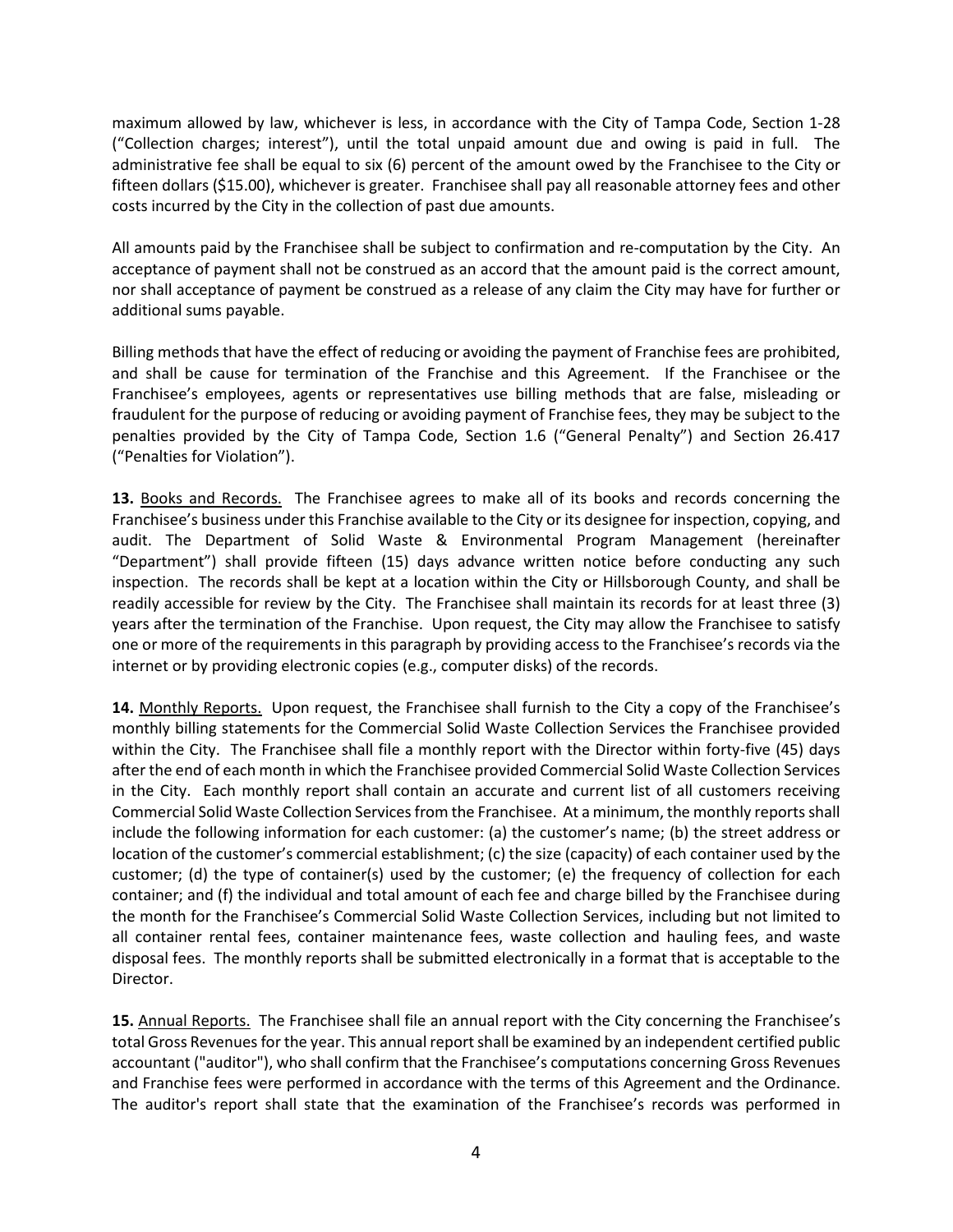accordance with professional standards established by the American Institute of Certified Public Accountants or a successor organization. The auditor's report shall be filed with the Director within one hundred and twenty (120) days after the end of the Franchisee's fiscal year. The auditor's services shall be contracted and paid by the Franchisee.

**16.** Public Records. In accordance with Chapter 119 Florida Statutes, any written documents that are submitted to the City will become the property of the City and will not be returned. All information contained within such documents shall be available for public inspection, except as otherwise provided under Chapter 119, F.S., or other applicable laws. If the Franchisee claims that any documents provided to the City are exempt from Florida's public records laws, the Franchisee must identify specifically any information that the Franchisee considers confidential, proprietary, or trade secrets, and the Franchisee must specifically cite the applicable law creating such exemption. In the event that the City is served with a subpoena or order of a court or agency seeking disclosure of a document identified by the Franchisee as exempt from disclosure, the City shall notify Franchisee, and provide Franchisee with an opportunity to seek an appropriate protective order or other relief. The City may disclose any document in accordance with a lawful court or agency order, in the event that Franchisee fails to obtain a protective order, or other appropriate relief barring the disclosure of the Franchisee's documents.

**17**. Method of Making Collections. The Franchisee shall collect and transport Commercial Solid Waste in compliance with the requirements in this Agreement and the Ordinance. The Franchisee shall take care in the loading and transportation of Commercial Solid Waste so that none of the solid waste is left on public or private property in the City. Any solid waste, litter, or liquid spilled, discarded, or otherwise left on public or private property by the Franchisee shall be cleaned up immediately by the Franchisee. If the Franchisee fails to clean up the same within two (2) hours after notification by the City, the City may cause such property to be cleaned and then the City may charge all associated costs to the Franchisee, plus a ten percent (10%) administrative overhead fee.

At a minimum, the Franchisee shall comply with the following conditions when collecting Commercial Solid Waste within the City:

(a) *Hours of collection*. The authorized hours for collecting Commercial Solid Waste within the City shall be established by the Department. In the absence of any contrary regulations adopted by the Department, the Franchisee may collect Commercial Solid Waste between the hours of 3:30 a.m. and 10:00 p.m. The Director may allow Commercial Solid Waste to be collected at other times in cases of extenuating circumstances or emergency situations. The Director may restrict the hours of collection, after providing notice and an opportunity to be heard, if the Director concludes that the Franchisee's operations are causing a nuisance.

(b) *Routes of travel*. To the greatest extent practicable, all of the Franchisee's collection vehicles shall travel on major thoroughfares, without using side streets, when collecting and transporting solid waste. The Franchisee shall comply with the applicable provisions of the City's ordinances concerning the use of designated truck routes by regulated trucks.

(c) *Equipment*. All vehicles, equipment, and containers used to provide Commercial Solid Waste Collection Service shall be maintained at all times in a clean, sanitary, and neat condition, and in good repair. All of the Franchisee's vehicles, equipment, and containers, shall be maintained and operated in a manner to ensure the safety of the citizens of the City. All of the Franchisee's collection vehicles, equipment, and containers shall bear the Franchisee's name and current phone number in letters not less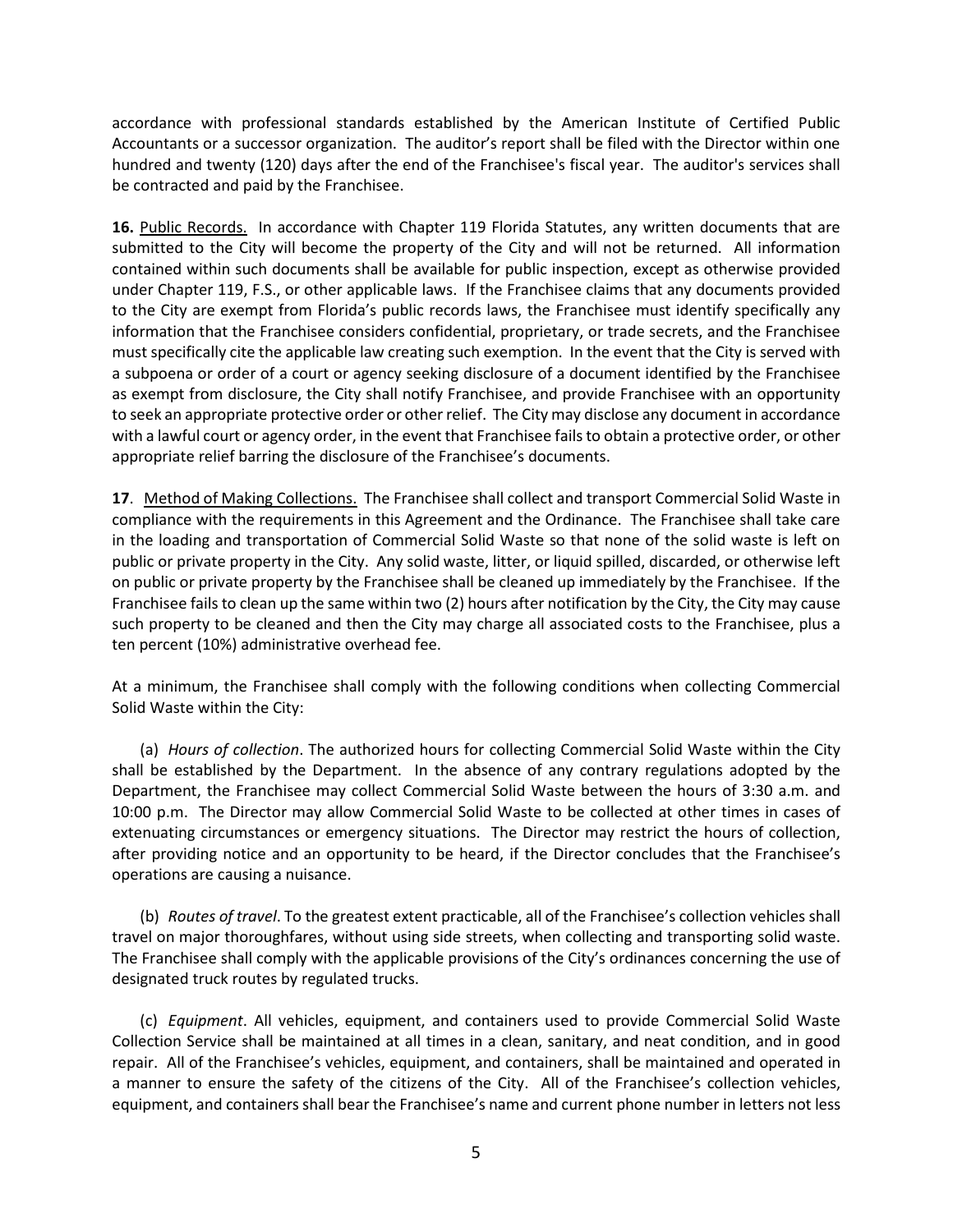than two (2) inches tall.

(d) *Weights of loads hauled.* The total gross weight of any loaded vehicle used by the Franchisee in the City shall not exceed the maximum gross weight allowed under any applicable federal, state, or City laws.

(e) *Prohibited materials and wastes*. The Franchisee shall use all reasonable measures to prevent prohibited materials from being collected, transported, or disposed of in a manner that poses a threat to human health, public safety, or the environment. The Franchisee shall not collect prohibited materials in the City, and shall not deliver prohibited materials to the City's facilities, without the City's prior written approval. The Franchisee shall promptly notify the City if a Person places prohibited materials out for collection by the Franchisee. The requirements and prohibitions in this paragraph apply to cases where the Franchisee knew, or reasonably should have known that the Franchisee was collecting, transporting, delivering or disposing of prohibited materials.

(f) *Produce receipts from approved facilities*. The Franchisee, upon request of the Department, shall produce receipts or other documents demonstrating that all of the Commercial Solid Waste collected by the Franchisee in the City was delivered to the McKay Bay Complex or another solid waste management facility that was approved in advance by the Director.

(g) *Disposal at McKay Bay Complex*. If the Franchisee collects, receives, transports, stores or separates Commercial Solid Waste that was generated within the City, the Franchisee shall deliver such waste to the City's McKay Bay Complex, unless the Franchisee received the Director's advance written authorization to deliver the waste to a different solid waste management facility. The Franchisee shall deliver the Commercial Waste to the McKay Bay Complex, even if it is mixed with materials that are not Commercial Waste.

**18.** City's Right to Inspect. The City shall have the right to inspect the Franchisee's equipment, vehicles, and containers at all times. The Franchisee shall allow the City's representatives to enter the Franchisee's property for the purpose of conducting such inspections. The City's representatives shall provide appropriate identification, and shall comply with the Franchisee's normal procedures for the protection of health and safety, when conducting inspections on the Franchisee's property. The City shall provide reasonable advance notice before conducting an inspection on the Franchisee's property, and shall conduct such inspection during the Franchisee's normal business hours, unless the City is responding to an emergency or other situation that poses a threat to public health or safety.

**19**. Grounds for Suspension, Revocation and Termination of Franchise Agreement. The City may suspend or revoke (terminate) this Agreement if the Franchisee fails to comply with any of the requirements in this Agreement or the Ordinance. Other grounds for the suspension or revocation of the Agreement are set forth in the Ordinance, Section 26.408 ("Suspension or revocation of Franchise"). The City may suspend the Franchise for a stated period of time, place the Franchisee on probation, or place other conditions on the Franchisee as the City finds necessary. The City shall give the Franchisee notice and an opportunity to be heard before the City suspends or revokes this Agreement. Franchisee shall be responsible for paying all costs, expenses, attorneys' fees, and damages the City incurs as a result of the Franchisee's failure to comply with the requirements of this Agreement or the Ordinance.

**20.** Disclaimer of Joint Venture; No Agent/Employee Relationship.This Agreement shall not be construed or deemed to create a joint venture or common undertaking between the Parties, or between any Party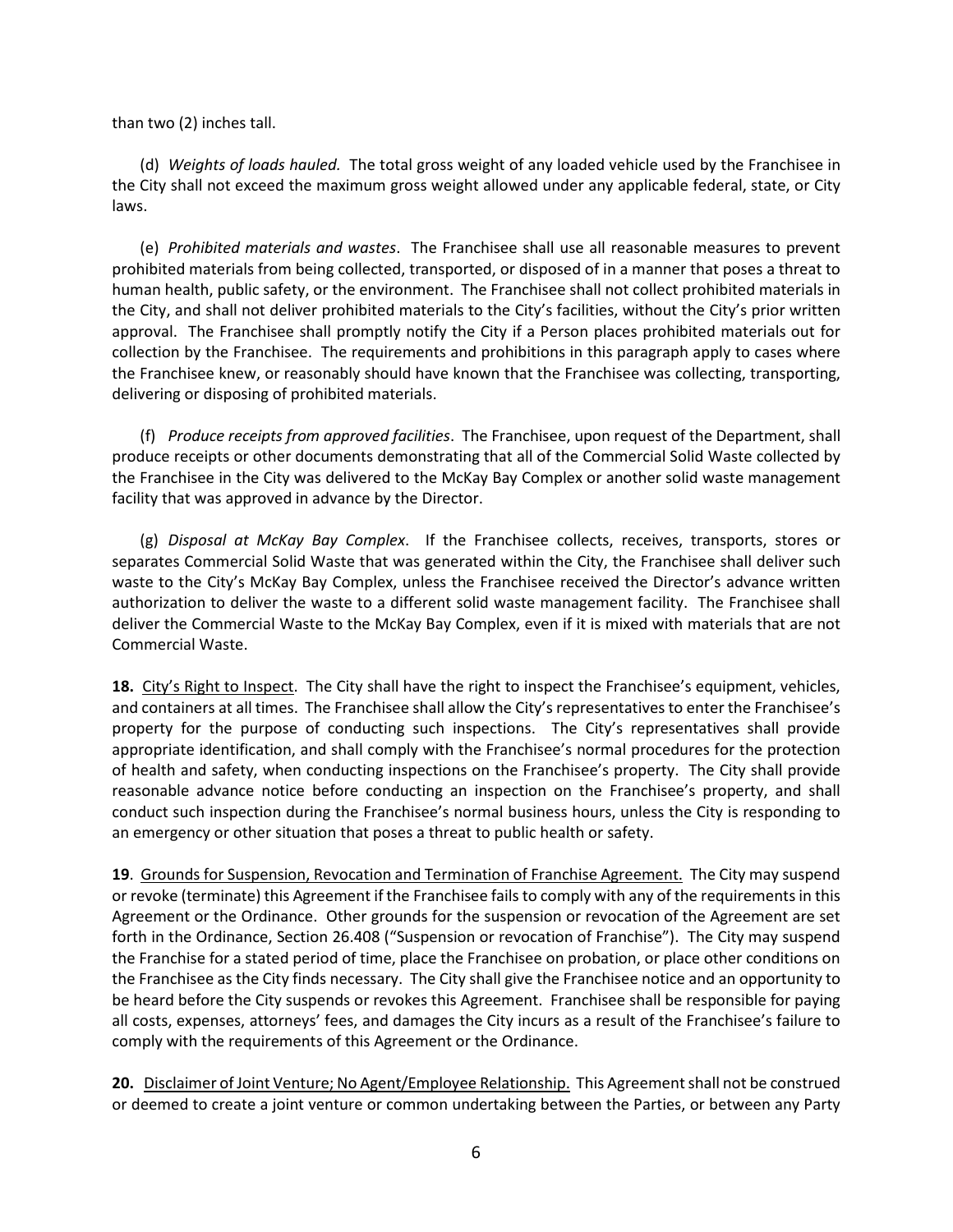and any third party. The Franchisee and its agents and employees are independent principals and not contractors, officers, agents, or employees of the City. The Franchisee shall not at any time or in any manner represent that it or any of its agents or employees are employees of the City. Nothing herein shall be deemed to create a principal/agency or employment relationship between the City and the Franchisee.

**21.** No Assignment. This Agreement shall not be assigned or transferred, in whole or in part.

**22.** Amendments. The Parties acknowledge that this Agreement may be amended by mutual consent of the duly authorized representatives of the Parties. All amendments to this Agreement shall be ineffective and unenforceable, unless reduced to writing and approved and executed by the duly authorized representatives of the Parties.

**23.** Notices. All notices, demands, requests for approvals or other communications given by any Party to the other Party shall be in writing and shall be (a) hand delivered, (b) sent by registered or certified mail, postage prepaid, return receipt requested, (c) sent by a recognized national overnight courier service, or (d) sent by facsimile transmission, to the office for the other Party, as indicated below and addressed as follows:

# For the City:

 Mark Wilfalk, Director Department of Solid Waste & Environmental Program Management 4010 West Spruce Street Tampa, Florida 33607 Telephone Number: (813) 348-1153 Fax Number: (813) 348-1156

# For the Franchisee:

Until notice of a change of address is received as to a Party, the other Party may rely upon the last address given. Notices given by hand delivery shall be effective when delivered. Notices given in compliance with the requirements herein, and delivered by registered or certified mail, or by overnight courier service, or by facsimile transmission, shall be effective on the date sent. Either Party may change its authorized representative and address, as designated in this Section 23 above, at any time by giving written notice to the other Party.

**24.** Compliance with Applicable Law and Ethics. Franchisee hereby covenants and agrees that the Franchisee shall comply at all times with all laws, statutes, rules and regulations, including, without limitation, the City of Tampa's Code of Ethics, now in effect or hereafter enacted, which are applicable in any way to the activities conducted under this Agreement by the Franchisee, its officers, employees, and agents.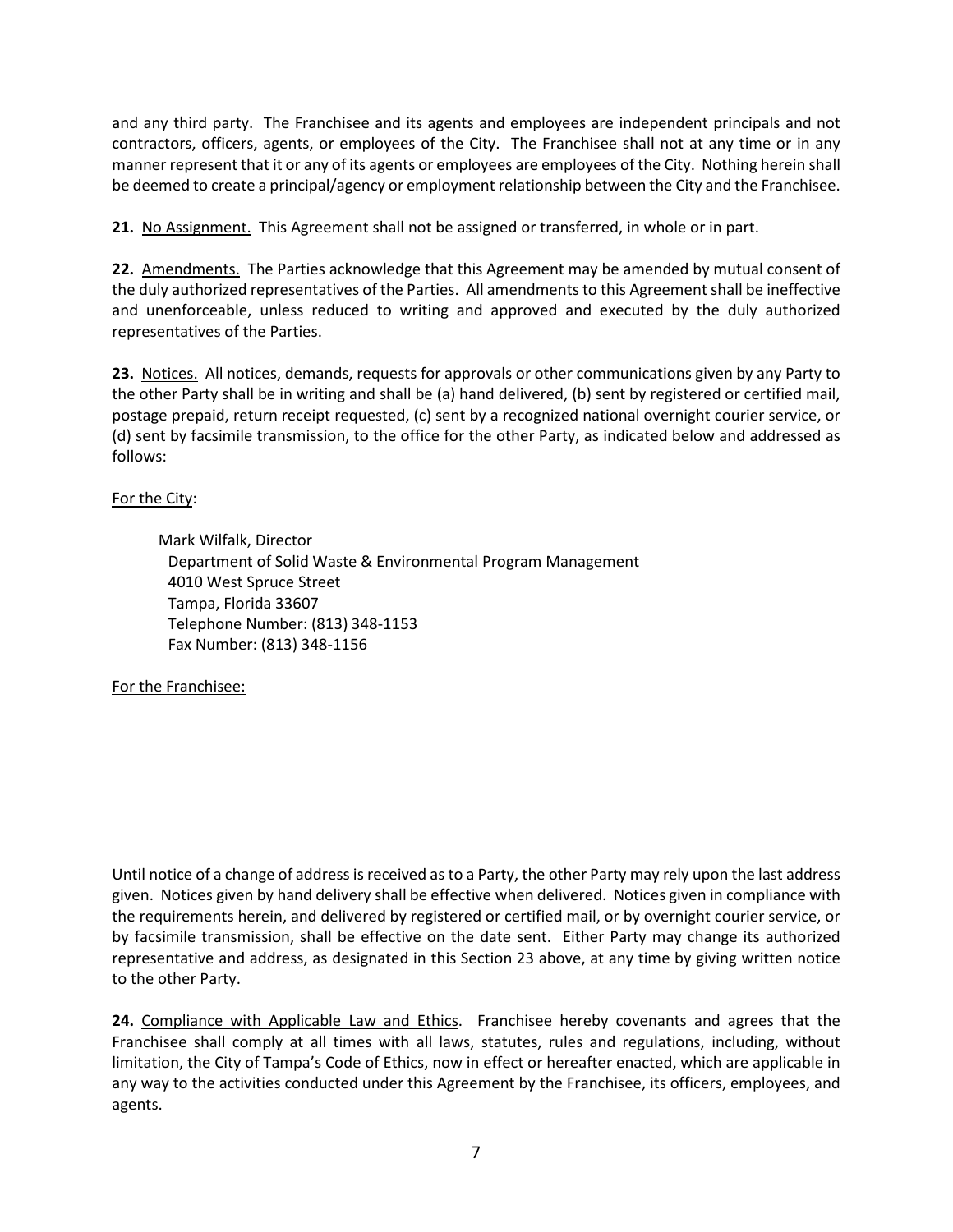**25.** Non-Action on Failure to Observe Provisions of this Agreement. The failure of either Party to promptly or continually insist upon strict performance of any term, covenant, condition or provision of this Agreement, or any exhibit hereto, shall not be deemed a waiver of any right or remedy that the Party may have, and shall not be deemed a waiver of a subsequent default or nonperformance of such term, covenant, condition or provision. To be effective, a waiver shall be in writing and signed by the Party granting the waiver. Any such waiver shall be limited to the particular right so waived, and shall not be deemed to waive any other right under this Agreement.

**26.** Applicable Law and Venue. The laws of the State of Florida shall govern the validity, performance and enforcement of this Agreement. Venue for any proceeding arising under this Agreement shall be in the Thirteenth Judicial Circuit, in and for Hillsborough County, Florida, for state actions, and in the United States District Court for the Middle District of Florida for federal actions, to the exclusion of any other venue.

### **27.** Entire Agreement.

(a) This Agreement and all the terms and provisions contained herein, including without limitation the exhibits hereto, constitute the full and complete agreement between the Parties, and shall supersede and control over any and all prior agreements, understandings, representations, correspondence and statements, whether written or oral. With regard to the issues addressed herein, the Parties shall not be bound by any agreement, condition, warranty or representation other than as expressly stated in this Agreement. This Agreement may not be amended or modified except by written instrument approved and executed by the duly authorized representatives of the Parties.

(b) The provisions of this Agreement shall be read and applied in para materia with all other provisions hereof.

**28.** Termination. This Agreement shall terminate if it is revoked by the City in accordance with the provisions in this Agreement or the Ordinance. This Agreement also may be terminated upon the execution of a written agreement by the Parties providing for the cancellation and termination of this Agreement.

# **29.** Approvals.

(a) For the purposes of this Agreement, any required permission, consent, approval or agreement (collectively, an "approval") by the City means the written approval of the Director unless otherwise set forth herein, and such approval shall be in addition to any and all permits and other licenses required by law or this Agreement.

(b) For the purposes of this Agreement, any right of the City to take any action permitted, allowed or required by this Agreement, may be exercised by the Director, unless otherwise set forth herein.

**30.** Interpretation of Agreement. If there are any inconsistencies between the terms and conditions of this Agreement, and the attached exhibits, this Agreement shall supersede and control over the terms and conditions of the attached exhibits.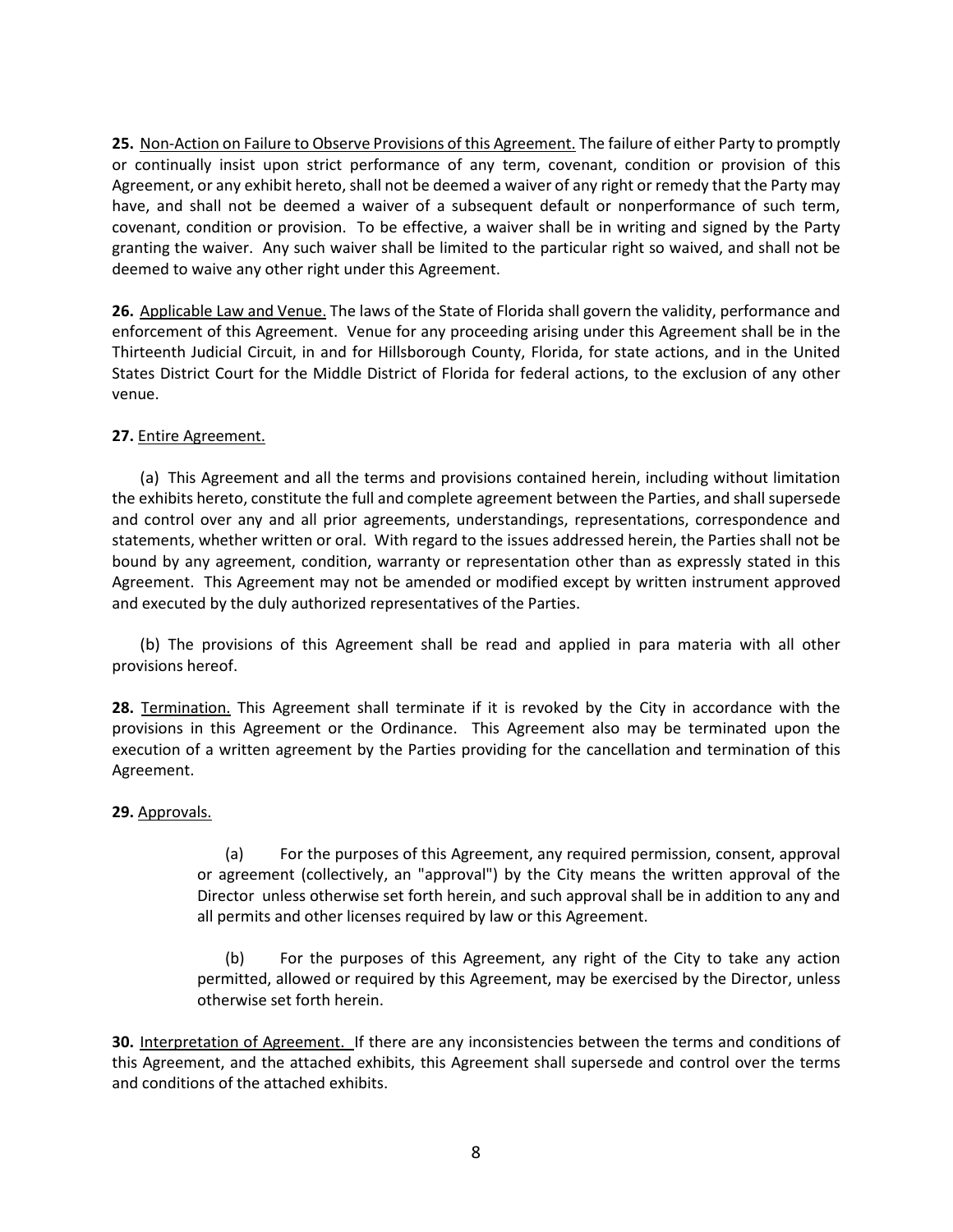**31.** Partial Invalidity. If any term or provision of this Agreement, or the application thereof to any person or circumstance is declared invalid or unenforceable, the remainder of this Agreement, including any valid portion of the invalid term or provision, and the application of such invalid term or provision to circumstances other than those as to which it is held invalid or unenforceable by a court of competent jurisdiction, shall be deemed severable and shall not be affected thereby and shall, with the remainder of this Agreement, continue unmodified and in full force and effect.

**32.** Counterparts. This Agreement may be executed in counterparts, each of which shall be deemed an original, but all of which shall constitute a single instrument.

**33.** Third Party Beneficiaries. The rights and obligations of the Parties set forth in this Agreement are personal to the Parties. No third parties are entitled to rely on or have an interest in any such rights and obligations.

**34.** Survivability. Any term, condition, covenant or obligation herein which requires performance by a Party subsequent to the expiration or termination of this Agreement, shall remain enforceable against such Party subsequent to the expiration or termination of this Agreement.

**35.** Sovereign Immunity. Nothing in this Agreement shall be construed to mean that the City waives its sovereign immunity or the limits on liability set forth in Section 768.28, F. S., , or any other law.

**36.** Exhibits. All of the exhibits attached hereto are essential to this Agreement and incorporated herein by reference. The exhibits are as follows:

Exhibit A – Franchisee's "Application for Franchise for Commercial Solid Waste Collection Services"

Exhibit B – Franchisee's "Affidavit in support of Franchise Application"

Exhibit C – List of Commercial Establishments that may receive Commercial Solid Waste Collection Service by the Franchisee

Exhibit D – Franchisee's Bond

Exhibit E – Insurance Requirements

Exhibit F – Franchisee's Certificate of Insurance

**IN WITNESS WHEREOF,** the Parties have executed this Agreement as of the dates written below.

[The remainder of this page was left blank intentionally]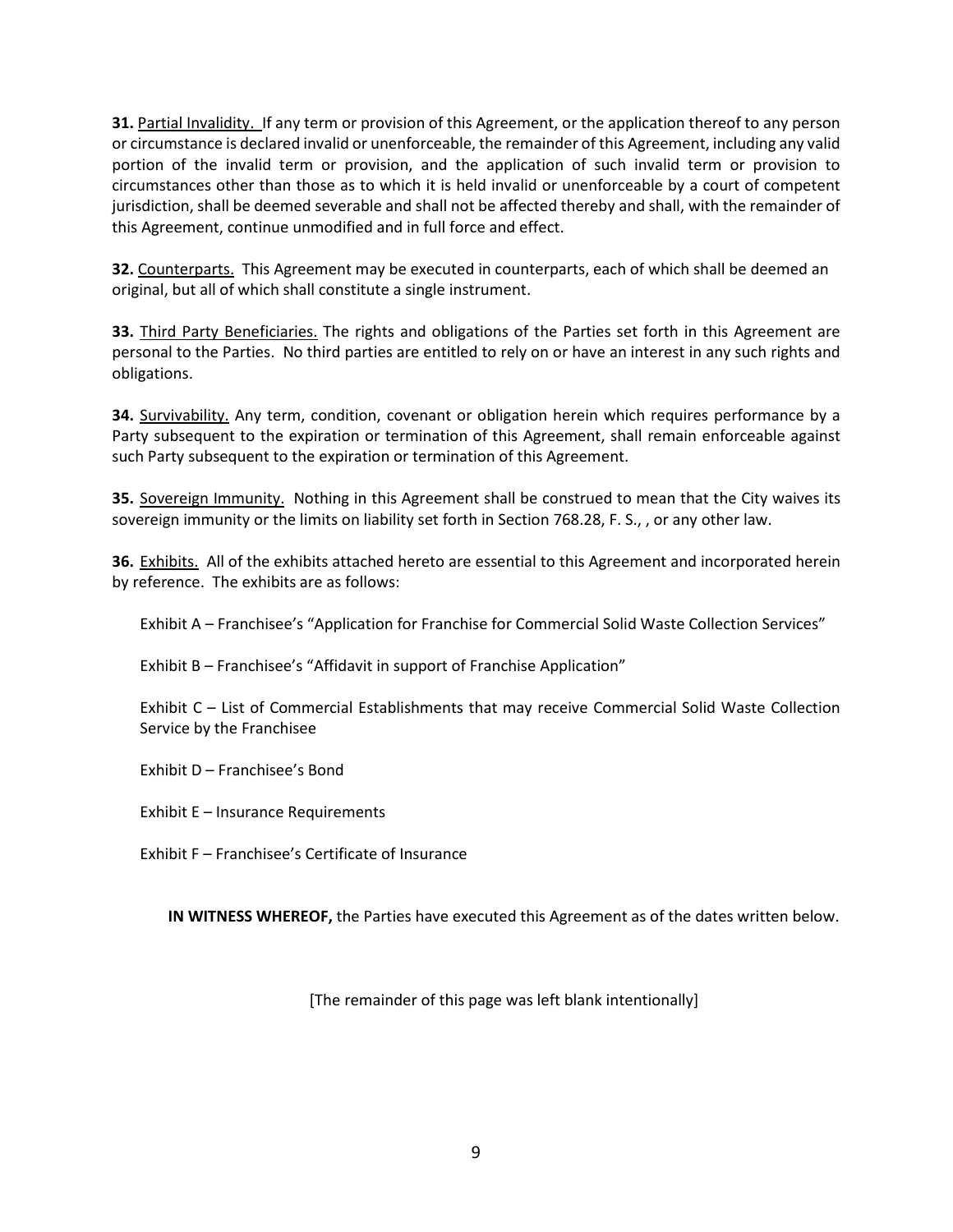#### **FRANCHISEE**

|                                     | By:                                | (SEAL) |
|-------------------------------------|------------------------------------|--------|
| Corporate Secretary - Signature     | (President) (Vice President) (CEO) |        |
|                                     | Date:                              |        |
| Corporate Secretary - Type or Print |                                    |        |
| Witness - Signature                 |                                    |        |
| Witness - Type or Print             |                                    |        |
| Witness - Signature                 |                                    |        |

Witness – Type or Print

\_\_\_\_\_\_\_\_\_\_\_\_\_\_\_\_\_\_\_\_\_\_\_\_\_\_\_\_\_\_\_\_\_

Use this form if the Franchisee is a Corporation

If no Corporate Seal, must have two witness signatures.

Witness signature cannot be the same as the President, Vice President, or CEO.

If Corporate Seal, Corporate Secretary signature serving as one witness is sufficient.

#### **CITY OF TAMPA, FLORIDA**